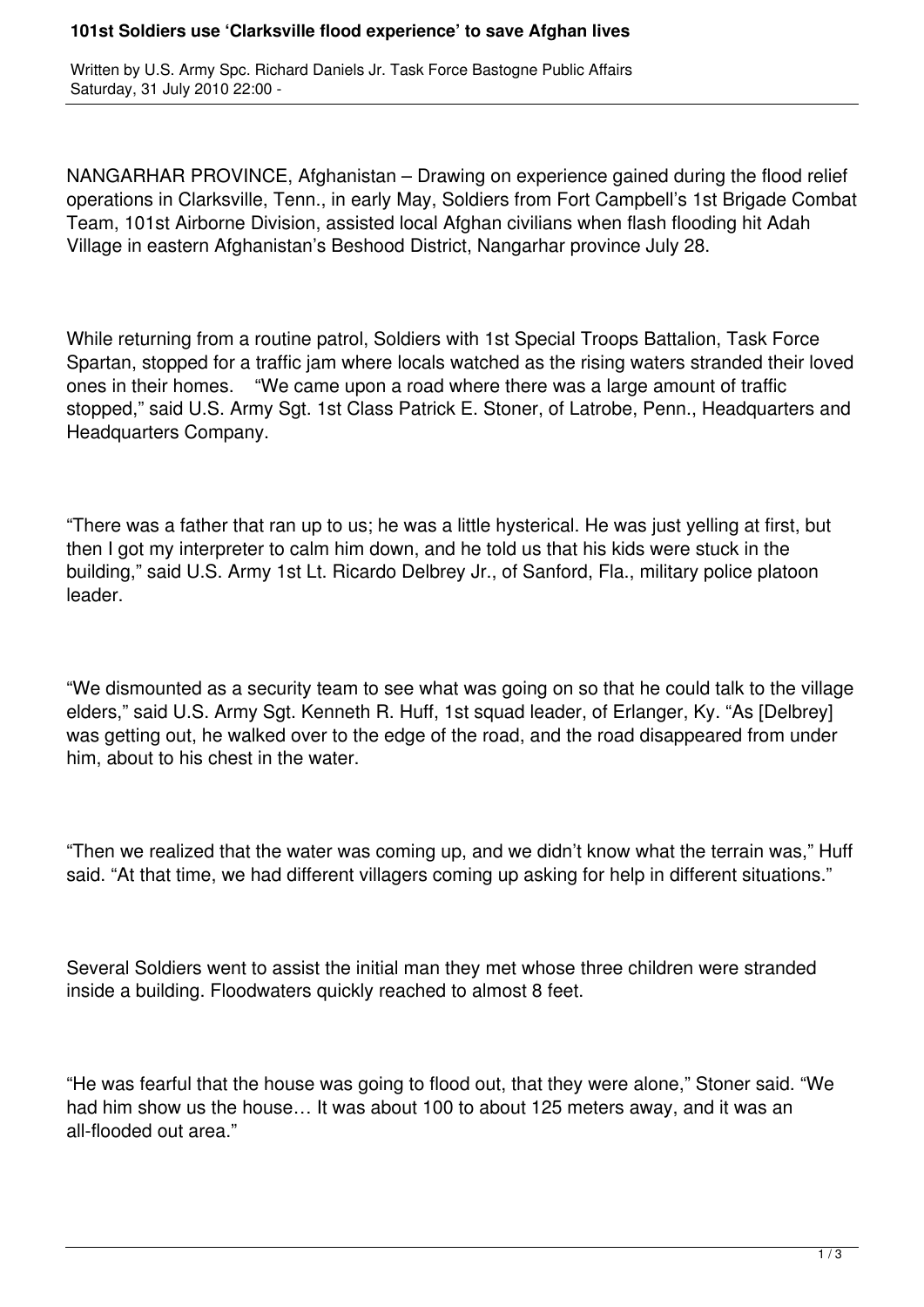## **101st Soldiers use 'Clarksville flood experience' to save Afghan lives**

Written by U.S. Army Spc. Richard Daniels Jr. Task Force Bastogne Public Affairs Saturday, 31 July 2010 22:00 -

The group descended into the water and proceeded to the house, sticking close to each other because of the strong currents between the buildings.

"It was definitely hard," said U.S. Army Staff Sgt. Gil Lopez Jr., of Apex, N.C. "The current was very strong. All the mud was settled at the bottom of the street, so not only were we fighting to stay afloat and not be swept by the current, but also not to lose our footing and disappear in the mud."

When the Soldiers reached the house, they discovered more than just children stranded at the house.

"As we got to the house, there were maybe four or five other people in the house because it was kind of an oasis; it was the only place above water where we were," said Huff. "The people ... caught in the current were grabbing hold and climbing up into the house."

They moved into the building where U.S. Army Cpl. Patrick T. O'Rourke, of Front Royal, Va., and Huff walked to the edge. They were informed that an elderly woman had just been swept downstream.

"We later found out that she had drowned," Huff said. "As we came back, Sgt. Stoner and I saw a guy being pushed by the current along the edge of the house, so we reached down, grabbed his arm, pulled him up out of the water onto the porch."

Huff proceeded into the water and received a baby from O'Rourke. O'Rourke then jumped into the water to help stabilize Huff as they headed toward higher ground.

"Some of the other people that had grabbed hold of the people we were helping started getting into the water with us and making a line all the way over to where we came up out of the water," Huff said. "As we got over there, I handed the baby up to his father, and they handed [him] one of his other children, a small boy, up to a friend his that was next to him."